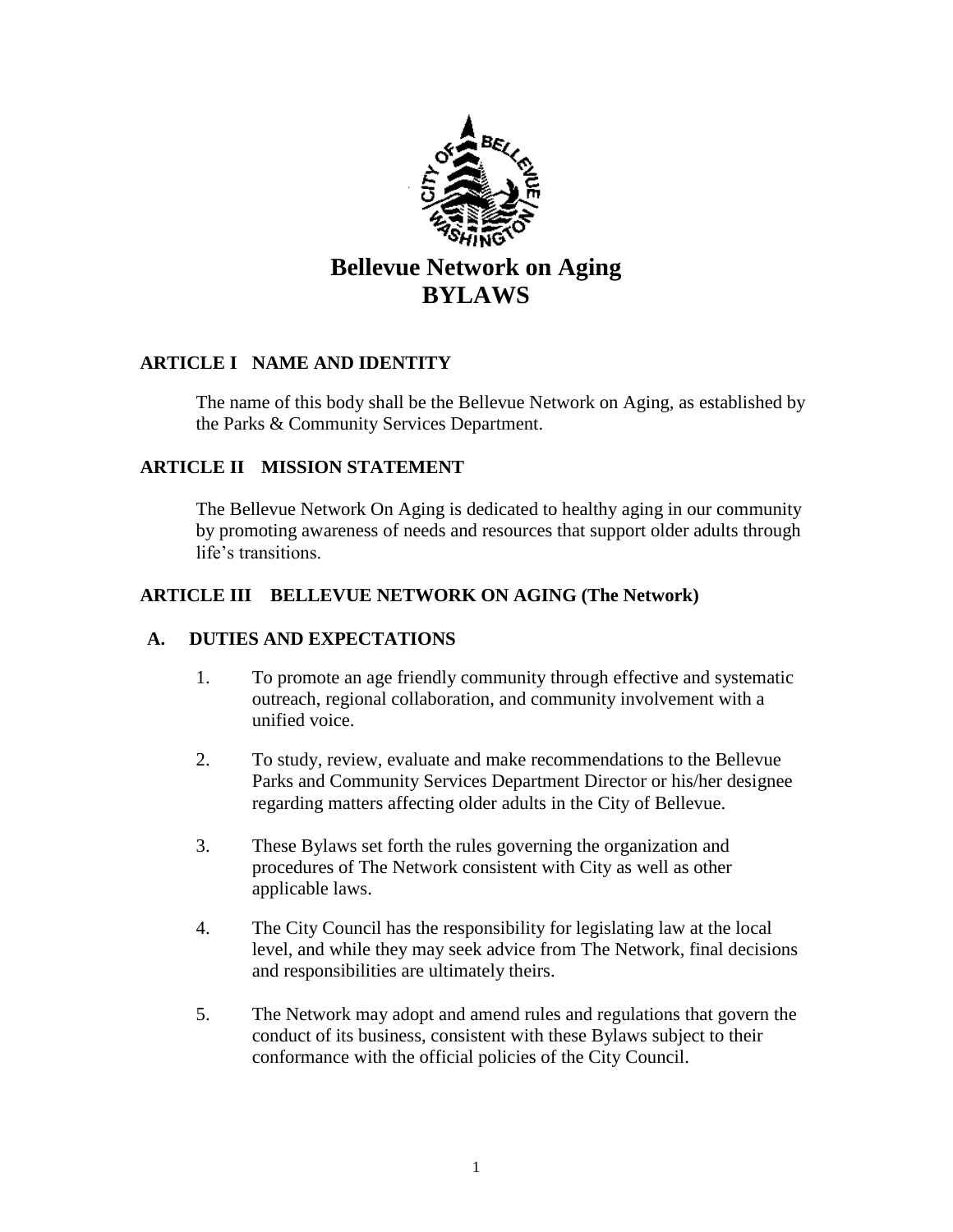- 6. All voting members shall be required to disclose all conflicts of interest as they arise.
- 7. Attendance- All voting members are expected each year to attend at least 80% of all regular meetings and meetings of committees to which they belong.
	- a. Regular Meetings
		- It is expected that members will make every effort to attend the monthly regular meetings in their entirety as established by the Network.
		- Any member missing a meeting shall notify the chair and/or staff liaison at least 24 hours prior to that meeting and shall contact the chair after the meeting for committee updates and assignments.
	- b. Committee Meetings
		- All voting members are expected to participate in at least one committee each year.
		- Members may select a committee based on their interest at the annual retreat. Committee assignments may change from year to year.
		- It is expected that members will make every effort to attend the committee meetings in their entirety.
		- Any member missing a meeting shall notify the chair and/or staff liaison at least 24 hours prior to that meeting and shall contact the chair after the meeting for committee updates and assignments.

# **B. COMPOSITION**

- 1. a. The Network shall consist of not less than nine (9) nor more than fifteen (15) voting members.
	- b. All voting and non-voting members shall be Bellevue residents or work in Bellevue at the time of appointment.
	- c. More than 50% of all voting members shall be 50 years of age or older.

# C. **NON-VOTING MEMBERS**

1. Non-voting members will be submitted for approval by the Nominating Committee during the annual recruitment process.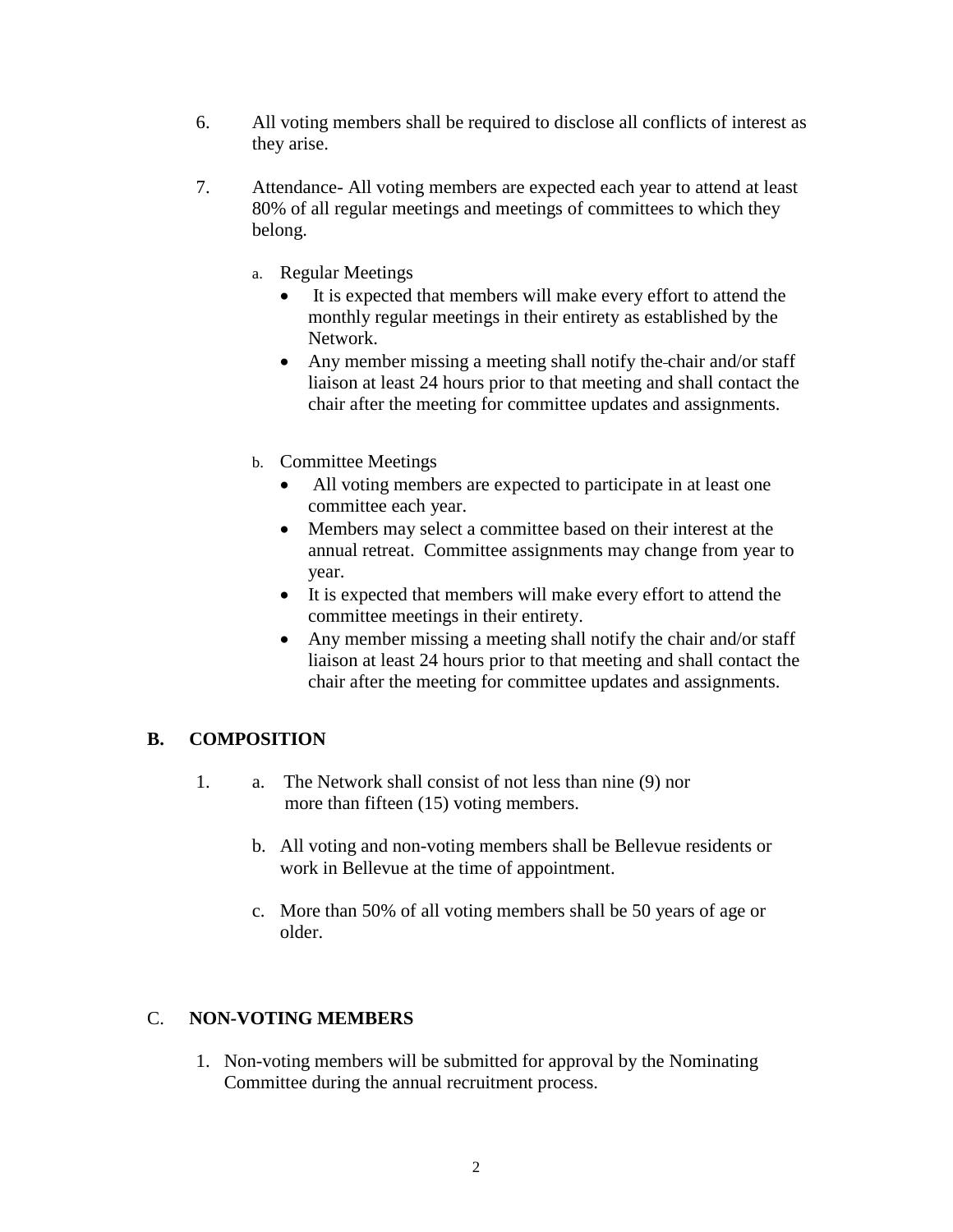- 2. Non-voting members will serve a two year renewable term.
- 3. Non-voting members cannot make or second a motion but may be involved in the discussion.
- 4. Non –voting members are eligible to apply for vacant regular membership positions.
- 5. Non-voting members are eligible to participate in the committee of their choice but may not chair a committee.

#### **D. COMMITTEES**

- 1. Each year a new Nominating Committee will be formed by the members of The Network to bring forth nominations for election by The Network.
- 2. Each year at the retreat, the Network will determine the committee structure for that year. Each committee shall determine their meeting schedule and their chair.

## **E. TERMS OF VOTING MEMBERS**

- 1. Voting members shall serve a term of two years, with a target of one-half selected each year. After each two year term, members may reapply and may be approved by the Nominating Committee. All applications will be reviewed by the Nominating Committee. Finalists will be interviewed, and a slate of nominees will be presented to the Network. Selections will be made following that process.
- 2. TERMINATION: A Network member shall terminate his/her position by resignation. In addition, a member shall terminate his/her position by not complying with the attendance requirements of article IIIA7, unless the Chair and Vice Chair approve that there are extenuating circumstances. If approved, the member may be offered a liaison position by vote of the entire Network.
- 3. The Chair and/or Vice Chair may authorize an extended leave of absence.
- 4. Unexpired vacated terms may be filled by ballot of The Network from names submitted by the Nominating Committee.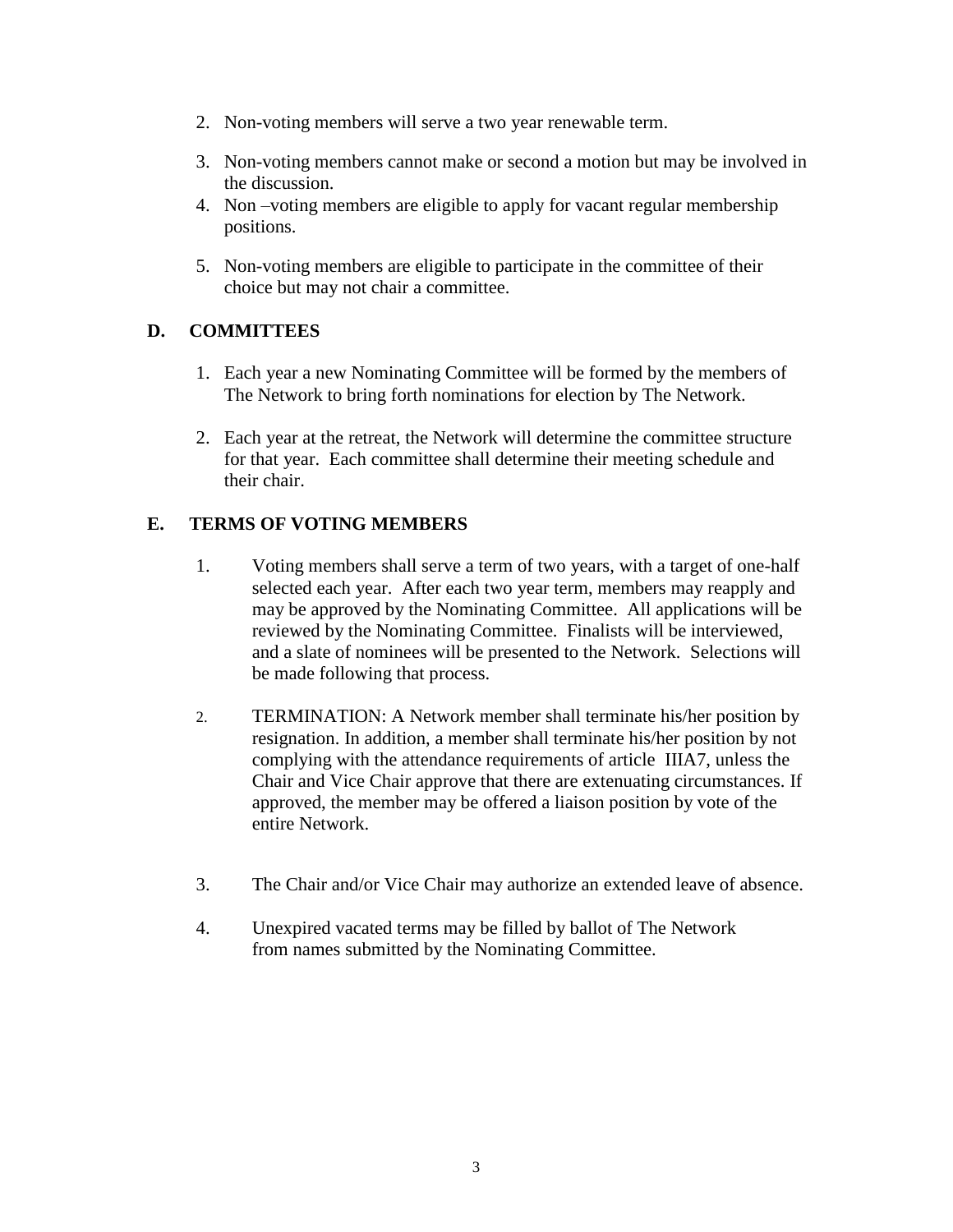#### **ARTICLE IV OFFICERS & THEIR DUTIES**

#### **A. ELECTION OF OFFICERS**

The Executive Officers of The Network shall be elected annually; and shall consist of a Chair and Vice Chair. Election of Officers shall be by vote of The Network. The following provisions apply:

- 1. Officers shall be elected annually from those Network members who have served at least one year.
- 2. The term of office shall be one year, with officers elected in December to take office the following January.
- 3. Any officer may serve two consecutive terms in any office, but shall not hold the same office for an additional term until after the lapse of one year.

#### **B. DUTIES OF OFFICERS**

All officers shall fulfill the usual duties of their office.

- 1. **CHAIR:** Shall call and preside at all meetings, act as chief executive of The Network, and be an ex-officio member of all committees. In the event that the Chair misses 2 regular meetings for any reason, he/she will be replaced by the Vice Chair unless the Network determines there are extenuating circumstances. In the absence of extenuating circumstances, the Chair will then assume the Vice Chair role for the remainder of the year.
- 2. **VICE CHAIR:** Shall act in the absence of the Chair and as stated above.

#### **ARTICLE V MEETINGS**

#### **A. MEETINGS OF THE NETWORK**

- 1. All meetings of The Network shall be held at least monthly, at a time and place determined by The Network.
	- a. Notice of such meeting shall be posted for the public.
	- b. All Network meetings are open to the public. Comments are welcome during the public comment period on the agenda. Speakers will be allowed three minutes, or five minutes if representing the official position of a recognized organization.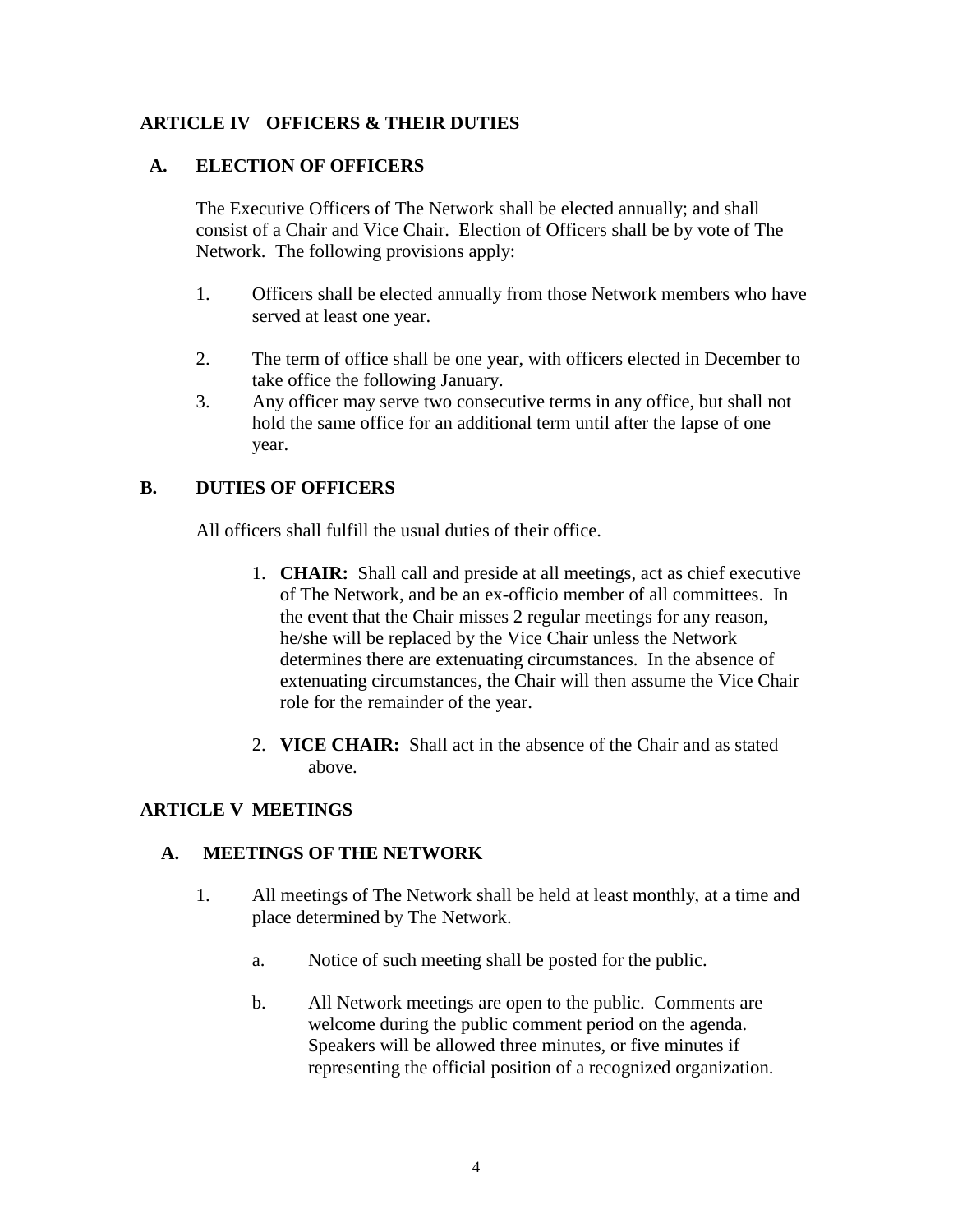- 2. Special meetings of The Network may be called by the Chair. In the event of a special meeting being called, each Network member must be notified by telephone if written notice cannot be assured.
- 3. Previous meeting minutes and the upcoming meeting agenda will be distributed to The Network members prior to the upcoming meeting.
- 4. The Annual retreat of The Network shall be the first regular meeting in January of each year. New member orientation will take place in December of each year.
- 5. Agenda items or issues to be discussed may be proposed at any meeting of The Network.
- 6. Each member of the Board shall have equal vote except the Chair who votes only in event of a tie.

# **B. QUORUMS**

- 1. A quorum for a regular and special Network meeting is fifty-one (51) percent of the voting members.
- 2. A majority vote of the voting members present is required to carry a vote.
- 3. A quorum for any other meeting(s), such as committee meetings shall be determined by each committee.
- 4. Voting by proxy will not be allowed.

# **ARTICLE VI AMENDMENTS**

- A. These Bylaws may be amended by The Network at any regular or special meeting, provided that notice has been given as provided herein. The approval of two-thirds of the members of The Network and the Parks Department designee shall be required to amend the Bylaws. Amendments shall take effect immediately upon such approval.
- B. Notice of any proposed amendments shall be given to The Network at the regular meeting prior to the vote and emailed to all members at least 20 days prior to the vote. The notice shall contain the text of the proposed amendment and the time, date, and place at which the vote is to be taken.